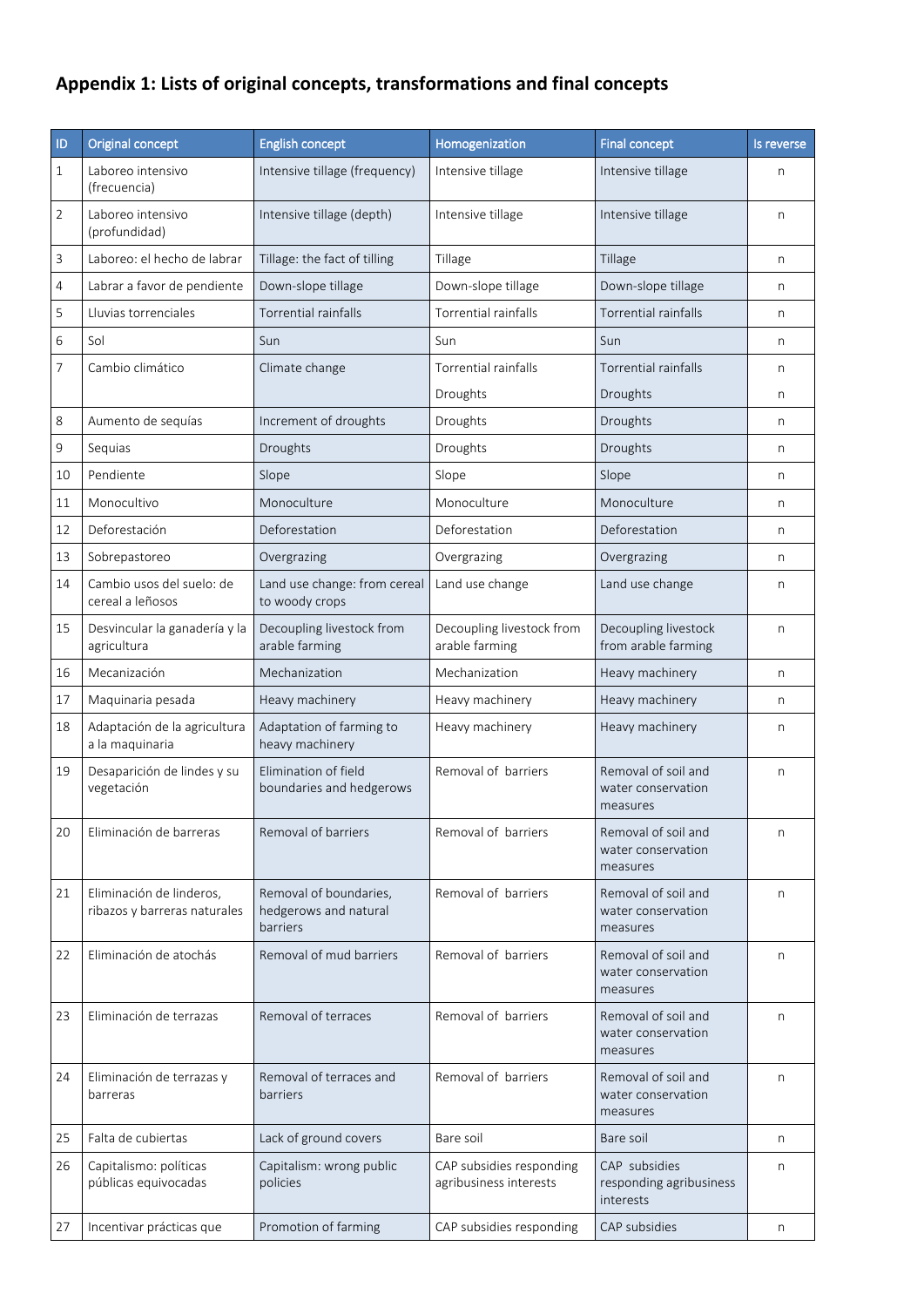|    | responden a intereses<br>empresas y no del agricultor          | practices that respond to<br>agribusiness interests and<br>not to farmers                            | agribusiness interests                             | responding agribusiness<br>interests                  |              |
|----|----------------------------------------------------------------|------------------------------------------------------------------------------------------------------|----------------------------------------------------|-------------------------------------------------------|--------------|
| 28 | Manejo favorables a<br>intereses económicos de<br>empresas     | Farming managements that<br>respond to agribusiness<br>interests                                     | Management responding<br>to agribusiness interests | Management responding<br>to agribusiness interests    | n            |
| 29 | Abandono de la tierra                                          | Land abandonment                                                                                     | Land abandonment                                   | Land abandonment                                      | n            |
| 30 | Falta de mano de obra<br>(éxodo rural)                         | Lack of labor (rural exodus)                                                                         | Land abandonment                                   | Land abandonment                                      | n            |
| 31 | Subvenciones (PAC -<br>Políticas Públicas)                     | PAC subsidies - Improvement<br>plans                                                                 | CAP subsidies responding<br>agribusiness interests | CAP subsidies<br>responding agribusiness<br>interests | n            |
| 32 | Concentración de tierras                                       | Land concentration                                                                                   | Land concentration                                 | Land concentration                                    | n            |
| 33 | Pesticidas                                                     | Pesticides                                                                                           | Agrotoxics                                         | Agrotoxics                                            | n            |
| 34 | Fitosanitarios                                                 | Agrotoxics                                                                                           | Agrotoxics                                         | Agrotoxics                                            | n            |
| 35 | Abonos químicos                                                | Chemical fertilizers                                                                                 | Chemical fertilizers                               | Chemical fertilizers                                  | n            |
| 36 | Abonos sintéticos                                              | Synthetic fertilizers                                                                                | Chemical fertilizers                               | <b>Chemical fertilizers</b>                           | n            |
| 37 | Regadío y sobreexplotación<br>de recursos hídricos             | Irrigation and<br>overexploitation of water<br>resources                                             | Overexploitation of water<br>resources             | Overexploitation of<br>water resources                | $\mathsf{n}$ |
| 38 | Sobrexplotación recursos<br>hídricos                           | Overexploitation of water<br>resources                                                               | Overexploitation of water<br>resources             | Overexploitation of<br>water resources                | n            |
| 39 | Purines                                                        | Pig slurry                                                                                           | Pig slurry                                         | Pig slurry                                            | n            |
| 40 | Falta de materia orgánica                                      | Lack of organic matter                                                                               | Lack of organic matter                             | Organic matter                                        | y            |
| 41 | Suelos descubiertos (falta<br>de cubiertas)                    | Bare soil (Lack of ground<br>covers)                                                                 | Bare soil                                          | Bare soil                                             | n            |
| 42 | Falta y pérdida de<br>conocimientos de manejo y<br>prácticas   | Lack and loss of<br>traditional/folk knowledge<br>on sustainable farming<br>practices and management | Loss of traditional<br>knowledge                   | Loss of traditional<br>knowledge                      | n            |
| 43 | Pérdida de conocimiento en<br>el manejo "sabiduría<br>popular" | Loss of traditional/folk<br>knowledge on farming<br>managements (farming<br>wisdom)                  | Loss of traditional<br>knowledge                   | Loss of traditional<br>knowledge                      | n            |
| 44 | Pérdida de autoestima<br>campesina                             | Loss of peasant self-esteem                                                                          | Loss of peasant self-<br>esteem                    | Loss of peasant self-<br>esteem                       | n            |
| 45 | Lluvias fuertes época de<br>floración                          | Torrential rainfalls during<br>blossoming                                                            | Torrential rainfalls                               | Torrential rainfalls                                  | n            |
| 46 | Altas temperaturas (por<br>encima de 40ºC)                     | High temperatures (over<br>40°C)                                                                     | High temperatures                                  | High temperatures                                     | n            |
| 47 | Disponibilidad de agua                                         | Water availability                                                                                   | Water availability                                 | Water availability                                    | n            |
| 48 | Heladas tardías (congelan la<br>alloza o almendruco)           | Late frosts that freeze the<br>green almond nut                                                      | Late frosts                                        | Late frosts                                           | n            |
| 49 | Heladas tempranas                                              | Early frosts                                                                                         | Early frosts                                       | Early frosts                                          | n            |
| 50 | Granizadas después de que<br>cuaje                             | Hailing during/after fruit<br>setting                                                                | Hailing at fruit setting                           | Hailing at fruit setting                              | n            |
| 51 | Viento de poniente (fuerte y<br>cálido)                        | West winds                                                                                           | West winds                                         | Warm West winds                                       | n            |
| 52 | Fertilidad del suelo                                           | Soil fertility                                                                                       | Soil fertility                                     | Soil fertility                                        | n            |
| 53 | Biodiversidad del suelo                                        | Soil biodiversity                                                                                    | Soil biodiversity                                  | Soil biodiversity                                     | n            |
| 54 | Equilibrio (parte viva,<br>orgánica y mineral)                 | Soil balance (organisms,<br>organic and mineral<br>fractions)                                        | Soil balance                                       | Soil balance                                          | n            |
|    |                                                                |                                                                                                      |                                                    |                                                       |              |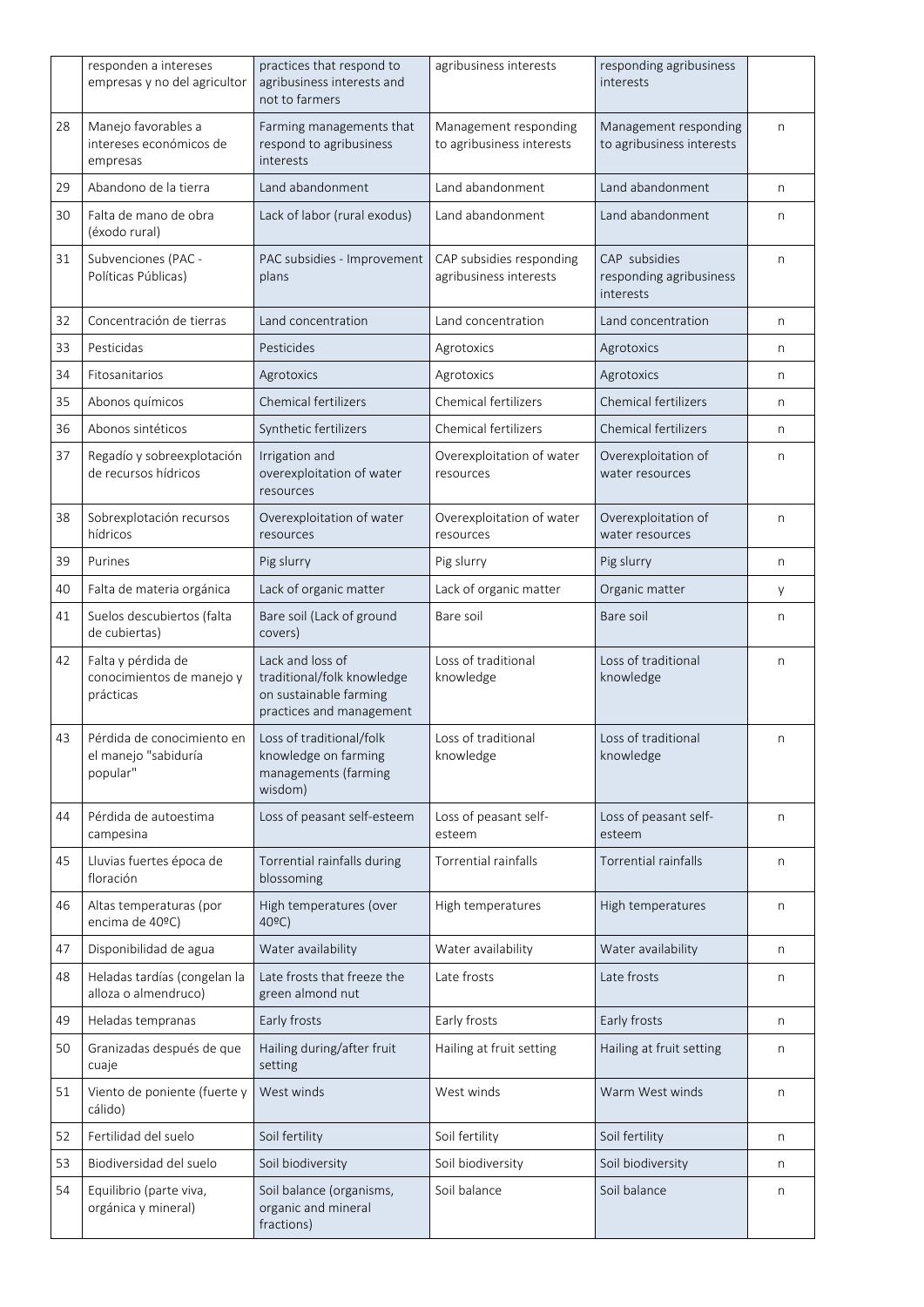| 55 | Estructura del suelo                                            | Soil structure                                                     | Soil structure                                 | Soil structure                                     | n |
|----|-----------------------------------------------------------------|--------------------------------------------------------------------|------------------------------------------------|----------------------------------------------------|---|
| 56 | Materia orgánica                                                | Organic matter                                                     | Organic matter                                 | Organic matter                                     | n |
| 57 | Nutrición del árbol                                             | Almond tree nutrition                                              | Almond tree nutrition                          | Almond tree nutrition                              | n |
| 58 | Polinización                                                    | Pollination                                                        | Pollination                                    | Pollination                                        | n |
| 59 | Niebla en floración                                             | Fog at blossoming                                                  | Fog                                            | Fog                                                | n |
| 60 | Labores culturales                                              | Cultural practices                                                 | Cultivation practices                          | Cultivation practices                              | n |
| 61 | Manejo con abejas                                               | Management with bees                                               | Cultivation practices                          | Cultivation practices                              | n |
| 62 | Variedad del almendro                                           | Almond variety                                                     | Almond variety                                 | Almond variety                                     | n |
| 63 | Falta de ganado                                                 | Lack of livestock                                                  | Lack of livestock                              | Decoupling livestock<br>from arable farming        | n |
| 64 | Plagas                                                          | Pests                                                              | Pests and diseases                             | Pests and diseases                                 | n |
| 65 | Salud del cultivo                                               | Almond tree health                                                 | Almond tree health                             | Almond tree health                                 | n |
| 66 | Biodiversidad                                                   | Biodiversity                                                       | Biodiversity                                   | Biodiversity                                       | n |
| 67 | Insumos químicos                                                | Chemical inputs                                                    | Chemical fertilizers                           | <b>Chemical fertilizers</b>                        | n |
| 68 | Poda                                                            | Pruning                                                            | Pruning                                        | Pruning                                            | n |
| 69 | Poda (en verde)                                                 | Green pruning                                                      | Pruning                                        | Pruning                                            | n |
| 70 | Pie franco                                                      | Ungrafted rootstock                                                | Rootstock type                                 | Rootstock type                                     | n |
| 71 | Pie franco/ hibrido (tipo de<br>pie)                            | Ungrafted or hybrid<br>rootstock (type)                            | Rootstock type                                 | Rootstock type                                     | n |
| 72 | Plagas y enfermedades<br>(exceso de lluvia en<br>primavera)     | Pests and diseases (excessive<br>rainfall in spring)               | Pest and diseases                              | Pest and diseases                                  | n |
| 73 | Plagas y enfermedades<br>(tratamiento preventivos<br>con cobre) | Pests and diseases<br>(Preventive pest treatments<br>using copper) | Pest treatment                                 | Pest treatment                                     | n |
| 74 | Tratamiento de plagas                                           | Pest treatments                                                    | Pest treatment                                 | Pest treatment                                     | n |
| 75 | No laboreo                                                      | No tillage                                                         | No tillage                                     | No tillage                                         | n |
| 76 | Daños animales (arruí,<br>jabalí)                               | Damage caused by arrui and<br>wild pigs                            | Wildlife damage                                | Wildlife damage                                    | n |
| 77 | Diseño de la plantación                                         | Plantation design                                                  | Plantation design                              | Plantation design                                  | n |
| 78 | Pérdida de suelo                                                | Soil loss                                                          | Land degradation                               | Land degradation                                   | n |
| 79 | Acceso a mejores mercados                                       | Access to better markets                                           | Access to better markets                       | Improved market access<br>& business opportunities | n |
| 80 | Adaptación a cambios                                            | Adaptation to changes                                              | Adaptation to changes                          | Innovation & adaptation<br>capacity                | n |
| 81 | Aumento precio almendra                                         | Almond price increases                                             | Almond price                                   | Almond price                                       | n |
| 82 | Sentimiento de pertenencia<br>(arraigo territorio)              | Belonging feeling (deep roots<br>in the territory)                 | Belonging feeling                              | <b>Belonging feeling</b>                           | n |
| 83 | Rendimiento (calibre de la<br>almendra y peso)                  | Performance (Caliber and<br>weight of kernel nut)                  | Almond performance                             | Almond performance                                 | n |
| 84 | Generaciones futuras                                            | Coming generations                                                 | Coming generations                             | Bequest values                                     | n |
| 85 | Efecto<br>contagio/demostrativo a<br>vecinos                    | Contagion and<br>demonstrative effect                              | Contagion and<br>demonstrative effect          | Demonstrative effect                               | n |
| 86 | Contribución al planeta<br>(Sostenibilidad)                     | Contribute to planet earth<br>(sustainability)                     | Contribute to planet earth<br>(sustainability) | Bequest values                                     | n |
| 87 | Convencido de los<br>beneficios de RA                           | Convinced about RA benefits                                        | Convinced about RA<br>benefits                 | Convinced about RA<br>benefits                     | n |
| 88 | Dar que hablar al pueblo                                        | Create a buzz                                                      | Demonstrative effect                           | Demonstrative effect                               | n |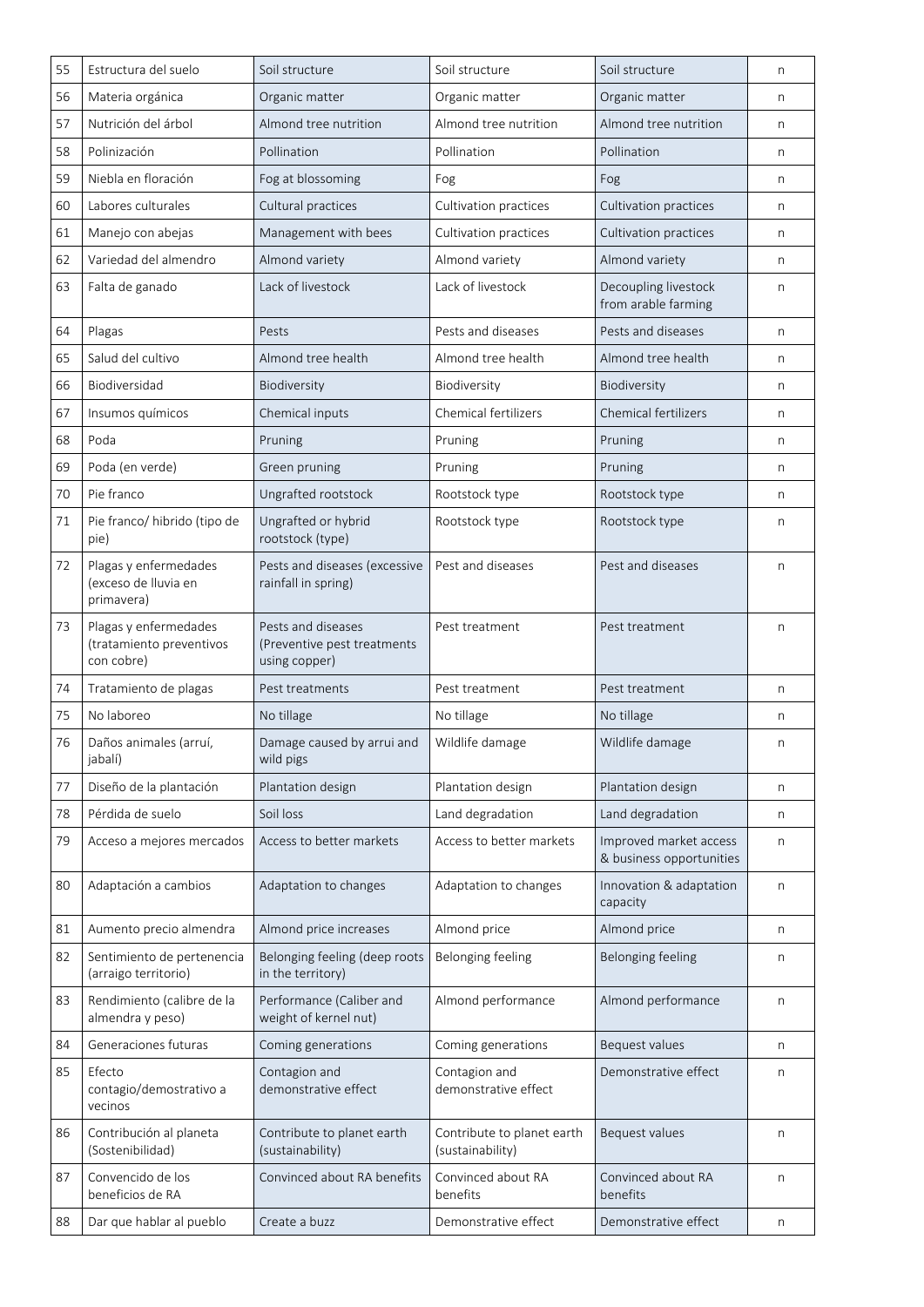| 89  | Por experimentar y<br>aprender                                  | Eager for learning and<br>experimenting                                   | Learning and<br>experimenting                                    | Learning and<br>experimenting                                    | n |
|-----|-----------------------------------------------------------------|---------------------------------------------------------------------------|------------------------------------------------------------------|------------------------------------------------------------------|---|
| 90  | Facilidad de manejo por<br>adaptación a ciclos<br>naturales     | Easiness in management<br>following natural cycles                        | Easiness in management<br>following natural cycles               | Labor decreases                                                  | n |
| 91  | Necesidad de experiencia<br>(profesionalización)                | Experience requirements<br>(professionalization)                          | Experience requirements<br>(professionalization)                 | Knowledge and<br>experience requirement<br>(Professionalization) | n |
| 92  | Compartir experiencias                                          | Sharing experiences                                                       | Learning and<br>experimenting                                    | Learning and<br>experimenting                                    | n |
| 93  | Reducción combustibles<br>fósiles                               | Fossil fuels use decreases                                                | Fossil fuels use decreases                                       | Fossil fuels reduction                                           | n |
| 94  | Felicidad                                                       | Happiness                                                                 | Happiness                                                        | Self-fulfillment,<br>satisfaction and personal<br>development    | n |
| 95  | Favorece a los pastores por<br>alimento al ganado               | Helps shepherds because of<br>fodder                                      | Benefits to sheep farming                                        | Benefits to sheep<br>farming                                     | n |
| 96  | Aumento de la demanda de<br>las empresas                        | Companies' demands<br>increase                                            | Companies' demands<br>increase                                   | Improved market access<br>& business opportunities               | n |
| 97  | Incremento solicitud de<br>productos, conocimientos,<br>charlas | Higher demands (products,<br>talks, knowledge)                            | Higher demands (products,<br>talks, knowledge)                   | Improved market access<br>& business opportunities               | n |
| 98  | Mejor rendimiento a largo<br>plazo                              | Higher economic<br>performance                                            | Profitability                                                    | Profitability                                                    | n |
| 99  | Producción                                                      | Production                                                                | Production                                                       | Production                                                       | n |
| 100 | Inversión inicial aumenta                                       | initial investment increases                                              | initial investment increases                                     | Initial investment<br>increases                                  | n |
| 101 | Coste insumos aumenta a<br>corto plazo                          | Input costs increases (short<br>term)                                     | input costs increases                                            | Input costs increases                                            | n |
| 102 | Reducción costes de insumo                                      | Inputs costs decreases                                                    | input costs increases                                            | Input costs increases                                            | у |
| 103 | Inspiración                                                     | Inspiration                                                               | Inspiration                                                      | Inspiration                                                      | n |
| 104 | Necesidad de<br>conocimientos (RA mayor<br>complejidad)         | Knowledge requirements (RA   Knowledge requirements<br>higher complexity) |                                                                  | Knowledge and<br>experience requirement<br>(Professionalization) | n |
| 105 | Necesidad de conocimiento<br>técnicos                           | Technical knowledge<br>requirements                                       | Knowledge and experience<br>requirement<br>(Professionalization) | Knowledge and<br>experience requirement<br>(Professionalization) |   |
| 106 | Reducción de mano de obra                                       | Reduction of working force                                                | Labor decreases                                                  | Labor decreases                                                  | n |
| 107 | Reducción horas de trabajo                                      | Reduction of working hours                                                | Labor decreases                                                  | Labor decreases                                                  | n |
| 108 | Mano de obra aumenta                                            | Labor increases                                                           | Labor decreases                                                  | Labor decreases                                                  | у |
| 109 | Belleza del paisaje                                             | Landscape aesthetics                                                      | Landscape aesthetics                                             | Landscape restoration                                            | n |
| 110 | Recuperación del Paisaje                                        | Landscape<br>recovery/restoration                                         | Landscape restoration                                            | Landscape restoration                                            | n |
| 111 | Aprender                                                        | Learning                                                                  | Learning                                                         | Learning and<br>experimenting                                    | n |
| 112 | Reducción de enfermedades<br>ganado                             | Livestock diseases decreases                                              | Livestock diseases<br>decreases                                  | Benefits to sheep<br>farming                                     | n |
| 113 | Amor a la tierra                                                | Love for the land                                                         | Belonging feeling                                                | Belonging feeling                                                | n |
| 114 | Necesidad de adaptar la<br>maquinaria                           | Machinery adaptation<br>requirements                                      | Machinery adaptation<br>requirements                             | Innovation & adaptation<br>capacity                              | n |
| 115 | Reducción gastos<br>maquinaria                                  | Machinery costs decreases                                                 | Machinery costs decreases                                        | Operational costs<br>decreases                                   | n |
| 116 | Aumento costes manejo                                           | Operational costs increases                                               | Operational costs increases                                      | Operational costs                                                | у |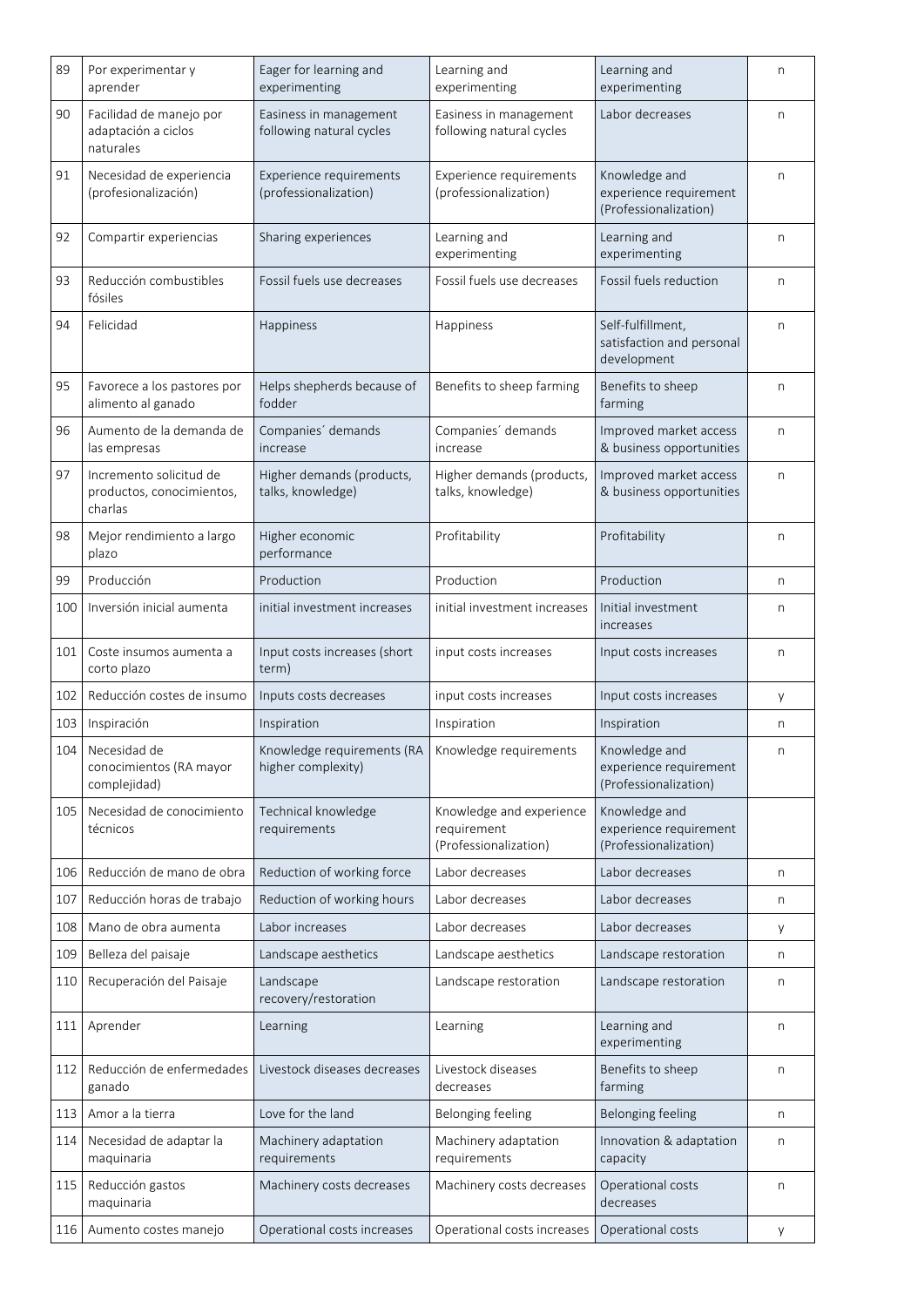| Knowledge and<br>Manejo más complicado<br>Management is more<br>Management complexity<br>117<br>n<br>complex<br>experience requirement<br>(Professionalization)<br>Conocer personas dentro de<br>Networking<br>Networking<br>Meeting interesting people<br>118<br>n<br>working with RA<br>RA interesantes<br>Mutual learning<br>Mutual learning<br>Aprendizaje mutuo<br>Learning and<br>119<br>n<br>experimenting<br>Políticas que incentiven la<br>Need of policies to promote<br>Need of policies to<br>Policies favoring almond<br>120<br>n<br>compra de almendras<br>almond purchases<br>promote almond<br>market purchases<br>purchases<br>Acceso de redes: Contactos<br>Access to networks: contacts<br>Networking<br>121<br>Networking<br>n<br>Networking<br>Networking<br>Networking<br>122<br>Networking<br>n<br>Nuevas oportunidades de<br>New business opportunities<br>New business<br>Access to better markets<br>123<br>n<br>negocio (Agroturismo)<br>(agro-tourism)<br>opportunities (agro-<br>& business opportunities<br>tourism)<br>Openness to new<br>Openness to new<br>Apertura a nuevas<br>Innovation & adaptation<br>124<br>n<br>tecnologías<br>technologies<br>technologies<br>capacity<br>Reducción de costes<br>Operational costs<br>Operational costs<br>125<br>Operational costs decreases<br>n<br>operacionales<br>decreases<br>decreases<br>Self-fulfillment,<br>Desarrollo personal<br>Personal development<br>Personal development<br>126<br>n<br>satisfaction and personal<br>development<br>Disfrute personal de la finca<br>Self-fulfillment,<br>127<br>Personal enjoyment of the<br>Personal enjoyment of the<br>n<br>satisfaction and personal<br>farm<br>farm<br>development<br>Reducción tratamientos<br>Pest treatments decreases<br>Pest treatments decreases<br>128<br>Pest treatment<br>n<br>fitosanitarios (curas para<br>Plagas)<br>Rentabilidad<br>Profitability<br>Profitability<br>Profitability<br>129<br>n<br>Calidad de la almendra<br>Quality of almond nut<br>Quality of almond nut<br>130<br>Almond quality<br>n<br>(kernel)<br>(kernel)<br>Reducción de costes a largo<br>Reduction of costs (long<br>Reduction of costs (long<br>Operational costs<br>131<br>n<br>decreases<br>plazo<br>term)<br>term)<br>Respeto al planeta<br>Respect to planet earth<br>Bequest values<br>Bequest values<br>132<br>n<br>(Sostenibilidad)<br>(sustainability)<br>Satisfacción y desarrollo<br>Satisfaction and personal<br>Satisfaction and personal<br>Self-fulfillment.<br>133<br>n<br>satisfaction and personal<br>development<br>personal<br>development<br>development<br>Ahorro de tiempo<br>Saves time<br>Labor decreases<br>134<br>Saves time<br>n<br>Incremento consciencia<br>Social consciousness<br>Social consciousness<br>Social awareness and<br>135<br>n<br>social (ayudar a la gente)<br>increases (help people)<br>increases (help people)<br>expectation<br>Presión social<br>136<br>Social pressure<br>Social pressure<br>Social acceptance and<br>y<br>support<br>Social awareness and<br>Aumento sensibilización y<br>Social awareness and<br>Social awareness and<br>137<br>n<br>expectación en la sociedad<br>expectation increases<br>expectation increases<br>expectation increases<br>Espiritualidad<br>Self-fulfillment,<br>138<br>Spirituality<br>Spirituality<br>n<br>satisfaction and personal<br>development<br>Sostenibilidad<br>Sustainability<br>Sustainability<br>139<br>Sustainability<br>n<br>Revalorización del territorio<br>140<br>Territory revaluation<br>Territory revaluation<br>Territory revaluation<br>n<br>141<br>Reducción de costes de<br>Tillage cost decreases<br>Tillage cost decreases<br>Operational costs<br>n<br>Validation and social support<br>Validation and social<br>Validation and social<br>142<br>Validación y apoyo social<br>n |  |  | decreases |  |
|-----------------------------------------------------------------------------------------------------------------------------------------------------------------------------------------------------------------------------------------------------------------------------------------------------------------------------------------------------------------------------------------------------------------------------------------------------------------------------------------------------------------------------------------------------------------------------------------------------------------------------------------------------------------------------------------------------------------------------------------------------------------------------------------------------------------------------------------------------------------------------------------------------------------------------------------------------------------------------------------------------------------------------------------------------------------------------------------------------------------------------------------------------------------------------------------------------------------------------------------------------------------------------------------------------------------------------------------------------------------------------------------------------------------------------------------------------------------------------------------------------------------------------------------------------------------------------------------------------------------------------------------------------------------------------------------------------------------------------------------------------------------------------------------------------------------------------------------------------------------------------------------------------------------------------------------------------------------------------------------------------------------------------------------------------------------------------------------------------------------------------------------------------------------------------------------------------------------------------------------------------------------------------------------------------------------------------------------------------------------------------------------------------------------------------------------------------------------------------------------------------------------------------------------------------------------------------------------------------------------------------------------------------------------------------------------------------------------------------------------------------------------------------------------------------------------------------------------------------------------------------------------------------------------------------------------------------------------------------------------------------------------------------------------------------------------------------------------------------------------------------------------------------------------------------------------------------------------------------------------------------------------------------------------------------------------------------------------------------------------------------------------------------------------------------------------------------------------------------------------------------------------------------------------------------------------------------------------------------------------------------------------------------------------------------------------------------------------------------------------------------------------------------------------------------------------------------------------------|--|--|-----------|--|
|                                                                                                                                                                                                                                                                                                                                                                                                                                                                                                                                                                                                                                                                                                                                                                                                                                                                                                                                                                                                                                                                                                                                                                                                                                                                                                                                                                                                                                                                                                                                                                                                                                                                                                                                                                                                                                                                                                                                                                                                                                                                                                                                                                                                                                                                                                                                                                                                                                                                                                                                                                                                                                                                                                                                                                                                                                                                                                                                                                                                                                                                                                                                                                                                                                                                                                                                                                                                                                                                                                                                                                                                                                                                                                                                                                                                                                               |  |  |           |  |
|                                                                                                                                                                                                                                                                                                                                                                                                                                                                                                                                                                                                                                                                                                                                                                                                                                                                                                                                                                                                                                                                                                                                                                                                                                                                                                                                                                                                                                                                                                                                                                                                                                                                                                                                                                                                                                                                                                                                                                                                                                                                                                                                                                                                                                                                                                                                                                                                                                                                                                                                                                                                                                                                                                                                                                                                                                                                                                                                                                                                                                                                                                                                                                                                                                                                                                                                                                                                                                                                                                                                                                                                                                                                                                                                                                                                                                               |  |  |           |  |
|                                                                                                                                                                                                                                                                                                                                                                                                                                                                                                                                                                                                                                                                                                                                                                                                                                                                                                                                                                                                                                                                                                                                                                                                                                                                                                                                                                                                                                                                                                                                                                                                                                                                                                                                                                                                                                                                                                                                                                                                                                                                                                                                                                                                                                                                                                                                                                                                                                                                                                                                                                                                                                                                                                                                                                                                                                                                                                                                                                                                                                                                                                                                                                                                                                                                                                                                                                                                                                                                                                                                                                                                                                                                                                                                                                                                                                               |  |  |           |  |
|                                                                                                                                                                                                                                                                                                                                                                                                                                                                                                                                                                                                                                                                                                                                                                                                                                                                                                                                                                                                                                                                                                                                                                                                                                                                                                                                                                                                                                                                                                                                                                                                                                                                                                                                                                                                                                                                                                                                                                                                                                                                                                                                                                                                                                                                                                                                                                                                                                                                                                                                                                                                                                                                                                                                                                                                                                                                                                                                                                                                                                                                                                                                                                                                                                                                                                                                                                                                                                                                                                                                                                                                                                                                                                                                                                                                                                               |  |  |           |  |
|                                                                                                                                                                                                                                                                                                                                                                                                                                                                                                                                                                                                                                                                                                                                                                                                                                                                                                                                                                                                                                                                                                                                                                                                                                                                                                                                                                                                                                                                                                                                                                                                                                                                                                                                                                                                                                                                                                                                                                                                                                                                                                                                                                                                                                                                                                                                                                                                                                                                                                                                                                                                                                                                                                                                                                                                                                                                                                                                                                                                                                                                                                                                                                                                                                                                                                                                                                                                                                                                                                                                                                                                                                                                                                                                                                                                                                               |  |  |           |  |
|                                                                                                                                                                                                                                                                                                                                                                                                                                                                                                                                                                                                                                                                                                                                                                                                                                                                                                                                                                                                                                                                                                                                                                                                                                                                                                                                                                                                                                                                                                                                                                                                                                                                                                                                                                                                                                                                                                                                                                                                                                                                                                                                                                                                                                                                                                                                                                                                                                                                                                                                                                                                                                                                                                                                                                                                                                                                                                                                                                                                                                                                                                                                                                                                                                                                                                                                                                                                                                                                                                                                                                                                                                                                                                                                                                                                                                               |  |  |           |  |
|                                                                                                                                                                                                                                                                                                                                                                                                                                                                                                                                                                                                                                                                                                                                                                                                                                                                                                                                                                                                                                                                                                                                                                                                                                                                                                                                                                                                                                                                                                                                                                                                                                                                                                                                                                                                                                                                                                                                                                                                                                                                                                                                                                                                                                                                                                                                                                                                                                                                                                                                                                                                                                                                                                                                                                                                                                                                                                                                                                                                                                                                                                                                                                                                                                                                                                                                                                                                                                                                                                                                                                                                                                                                                                                                                                                                                                               |  |  |           |  |
|                                                                                                                                                                                                                                                                                                                                                                                                                                                                                                                                                                                                                                                                                                                                                                                                                                                                                                                                                                                                                                                                                                                                                                                                                                                                                                                                                                                                                                                                                                                                                                                                                                                                                                                                                                                                                                                                                                                                                                                                                                                                                                                                                                                                                                                                                                                                                                                                                                                                                                                                                                                                                                                                                                                                                                                                                                                                                                                                                                                                                                                                                                                                                                                                                                                                                                                                                                                                                                                                                                                                                                                                                                                                                                                                                                                                                                               |  |  |           |  |
|                                                                                                                                                                                                                                                                                                                                                                                                                                                                                                                                                                                                                                                                                                                                                                                                                                                                                                                                                                                                                                                                                                                                                                                                                                                                                                                                                                                                                                                                                                                                                                                                                                                                                                                                                                                                                                                                                                                                                                                                                                                                                                                                                                                                                                                                                                                                                                                                                                                                                                                                                                                                                                                                                                                                                                                                                                                                                                                                                                                                                                                                                                                                                                                                                                                                                                                                                                                                                                                                                                                                                                                                                                                                                                                                                                                                                                               |  |  |           |  |
|                                                                                                                                                                                                                                                                                                                                                                                                                                                                                                                                                                                                                                                                                                                                                                                                                                                                                                                                                                                                                                                                                                                                                                                                                                                                                                                                                                                                                                                                                                                                                                                                                                                                                                                                                                                                                                                                                                                                                                                                                                                                                                                                                                                                                                                                                                                                                                                                                                                                                                                                                                                                                                                                                                                                                                                                                                                                                                                                                                                                                                                                                                                                                                                                                                                                                                                                                                                                                                                                                                                                                                                                                                                                                                                                                                                                                                               |  |  |           |  |
|                                                                                                                                                                                                                                                                                                                                                                                                                                                                                                                                                                                                                                                                                                                                                                                                                                                                                                                                                                                                                                                                                                                                                                                                                                                                                                                                                                                                                                                                                                                                                                                                                                                                                                                                                                                                                                                                                                                                                                                                                                                                                                                                                                                                                                                                                                                                                                                                                                                                                                                                                                                                                                                                                                                                                                                                                                                                                                                                                                                                                                                                                                                                                                                                                                                                                                                                                                                                                                                                                                                                                                                                                                                                                                                                                                                                                                               |  |  |           |  |
|                                                                                                                                                                                                                                                                                                                                                                                                                                                                                                                                                                                                                                                                                                                                                                                                                                                                                                                                                                                                                                                                                                                                                                                                                                                                                                                                                                                                                                                                                                                                                                                                                                                                                                                                                                                                                                                                                                                                                                                                                                                                                                                                                                                                                                                                                                                                                                                                                                                                                                                                                                                                                                                                                                                                                                                                                                                                                                                                                                                                                                                                                                                                                                                                                                                                                                                                                                                                                                                                                                                                                                                                                                                                                                                                                                                                                                               |  |  |           |  |
|                                                                                                                                                                                                                                                                                                                                                                                                                                                                                                                                                                                                                                                                                                                                                                                                                                                                                                                                                                                                                                                                                                                                                                                                                                                                                                                                                                                                                                                                                                                                                                                                                                                                                                                                                                                                                                                                                                                                                                                                                                                                                                                                                                                                                                                                                                                                                                                                                                                                                                                                                                                                                                                                                                                                                                                                                                                                                                                                                                                                                                                                                                                                                                                                                                                                                                                                                                                                                                                                                                                                                                                                                                                                                                                                                                                                                                               |  |  |           |  |
|                                                                                                                                                                                                                                                                                                                                                                                                                                                                                                                                                                                                                                                                                                                                                                                                                                                                                                                                                                                                                                                                                                                                                                                                                                                                                                                                                                                                                                                                                                                                                                                                                                                                                                                                                                                                                                                                                                                                                                                                                                                                                                                                                                                                                                                                                                                                                                                                                                                                                                                                                                                                                                                                                                                                                                                                                                                                                                                                                                                                                                                                                                                                                                                                                                                                                                                                                                                                                                                                                                                                                                                                                                                                                                                                                                                                                                               |  |  |           |  |
|                                                                                                                                                                                                                                                                                                                                                                                                                                                                                                                                                                                                                                                                                                                                                                                                                                                                                                                                                                                                                                                                                                                                                                                                                                                                                                                                                                                                                                                                                                                                                                                                                                                                                                                                                                                                                                                                                                                                                                                                                                                                                                                                                                                                                                                                                                                                                                                                                                                                                                                                                                                                                                                                                                                                                                                                                                                                                                                                                                                                                                                                                                                                                                                                                                                                                                                                                                                                                                                                                                                                                                                                                                                                                                                                                                                                                                               |  |  |           |  |
|                                                                                                                                                                                                                                                                                                                                                                                                                                                                                                                                                                                                                                                                                                                                                                                                                                                                                                                                                                                                                                                                                                                                                                                                                                                                                                                                                                                                                                                                                                                                                                                                                                                                                                                                                                                                                                                                                                                                                                                                                                                                                                                                                                                                                                                                                                                                                                                                                                                                                                                                                                                                                                                                                                                                                                                                                                                                                                                                                                                                                                                                                                                                                                                                                                                                                                                                                                                                                                                                                                                                                                                                                                                                                                                                                                                                                                               |  |  |           |  |
|                                                                                                                                                                                                                                                                                                                                                                                                                                                                                                                                                                                                                                                                                                                                                                                                                                                                                                                                                                                                                                                                                                                                                                                                                                                                                                                                                                                                                                                                                                                                                                                                                                                                                                                                                                                                                                                                                                                                                                                                                                                                                                                                                                                                                                                                                                                                                                                                                                                                                                                                                                                                                                                                                                                                                                                                                                                                                                                                                                                                                                                                                                                                                                                                                                                                                                                                                                                                                                                                                                                                                                                                                                                                                                                                                                                                                                               |  |  |           |  |
|                                                                                                                                                                                                                                                                                                                                                                                                                                                                                                                                                                                                                                                                                                                                                                                                                                                                                                                                                                                                                                                                                                                                                                                                                                                                                                                                                                                                                                                                                                                                                                                                                                                                                                                                                                                                                                                                                                                                                                                                                                                                                                                                                                                                                                                                                                                                                                                                                                                                                                                                                                                                                                                                                                                                                                                                                                                                                                                                                                                                                                                                                                                                                                                                                                                                                                                                                                                                                                                                                                                                                                                                                                                                                                                                                                                                                                               |  |  |           |  |
|                                                                                                                                                                                                                                                                                                                                                                                                                                                                                                                                                                                                                                                                                                                                                                                                                                                                                                                                                                                                                                                                                                                                                                                                                                                                                                                                                                                                                                                                                                                                                                                                                                                                                                                                                                                                                                                                                                                                                                                                                                                                                                                                                                                                                                                                                                                                                                                                                                                                                                                                                                                                                                                                                                                                                                                                                                                                                                                                                                                                                                                                                                                                                                                                                                                                                                                                                                                                                                                                                                                                                                                                                                                                                                                                                                                                                                               |  |  |           |  |
|                                                                                                                                                                                                                                                                                                                                                                                                                                                                                                                                                                                                                                                                                                                                                                                                                                                                                                                                                                                                                                                                                                                                                                                                                                                                                                                                                                                                                                                                                                                                                                                                                                                                                                                                                                                                                                                                                                                                                                                                                                                                                                                                                                                                                                                                                                                                                                                                                                                                                                                                                                                                                                                                                                                                                                                                                                                                                                                                                                                                                                                                                                                                                                                                                                                                                                                                                                                                                                                                                                                                                                                                                                                                                                                                                                                                                                               |  |  |           |  |
|                                                                                                                                                                                                                                                                                                                                                                                                                                                                                                                                                                                                                                                                                                                                                                                                                                                                                                                                                                                                                                                                                                                                                                                                                                                                                                                                                                                                                                                                                                                                                                                                                                                                                                                                                                                                                                                                                                                                                                                                                                                                                                                                                                                                                                                                                                                                                                                                                                                                                                                                                                                                                                                                                                                                                                                                                                                                                                                                                                                                                                                                                                                                                                                                                                                                                                                                                                                                                                                                                                                                                                                                                                                                                                                                                                                                                                               |  |  |           |  |
|                                                                                                                                                                                                                                                                                                                                                                                                                                                                                                                                                                                                                                                                                                                                                                                                                                                                                                                                                                                                                                                                                                                                                                                                                                                                                                                                                                                                                                                                                                                                                                                                                                                                                                                                                                                                                                                                                                                                                                                                                                                                                                                                                                                                                                                                                                                                                                                                                                                                                                                                                                                                                                                                                                                                                                                                                                                                                                                                                                                                                                                                                                                                                                                                                                                                                                                                                                                                                                                                                                                                                                                                                                                                                                                                                                                                                                               |  |  |           |  |
|                                                                                                                                                                                                                                                                                                                                                                                                                                                                                                                                                                                                                                                                                                                                                                                                                                                                                                                                                                                                                                                                                                                                                                                                                                                                                                                                                                                                                                                                                                                                                                                                                                                                                                                                                                                                                                                                                                                                                                                                                                                                                                                                                                                                                                                                                                                                                                                                                                                                                                                                                                                                                                                                                                                                                                                                                                                                                                                                                                                                                                                                                                                                                                                                                                                                                                                                                                                                                                                                                                                                                                                                                                                                                                                                                                                                                                               |  |  |           |  |
|                                                                                                                                                                                                                                                                                                                                                                                                                                                                                                                                                                                                                                                                                                                                                                                                                                                                                                                                                                                                                                                                                                                                                                                                                                                                                                                                                                                                                                                                                                                                                                                                                                                                                                                                                                                                                                                                                                                                                                                                                                                                                                                                                                                                                                                                                                                                                                                                                                                                                                                                                                                                                                                                                                                                                                                                                                                                                                                                                                                                                                                                                                                                                                                                                                                                                                                                                                                                                                                                                                                                                                                                                                                                                                                                                                                                                                               |  |  |           |  |
|                                                                                                                                                                                                                                                                                                                                                                                                                                                                                                                                                                                                                                                                                                                                                                                                                                                                                                                                                                                                                                                                                                                                                                                                                                                                                                                                                                                                                                                                                                                                                                                                                                                                                                                                                                                                                                                                                                                                                                                                                                                                                                                                                                                                                                                                                                                                                                                                                                                                                                                                                                                                                                                                                                                                                                                                                                                                                                                                                                                                                                                                                                                                                                                                                                                                                                                                                                                                                                                                                                                                                                                                                                                                                                                                                                                                                                               |  |  |           |  |
|                                                                                                                                                                                                                                                                                                                                                                                                                                                                                                                                                                                                                                                                                                                                                                                                                                                                                                                                                                                                                                                                                                                                                                                                                                                                                                                                                                                                                                                                                                                                                                                                                                                                                                                                                                                                                                                                                                                                                                                                                                                                                                                                                                                                                                                                                                                                                                                                                                                                                                                                                                                                                                                                                                                                                                                                                                                                                                                                                                                                                                                                                                                                                                                                                                                                                                                                                                                                                                                                                                                                                                                                                                                                                                                                                                                                                                               |  |  |           |  |